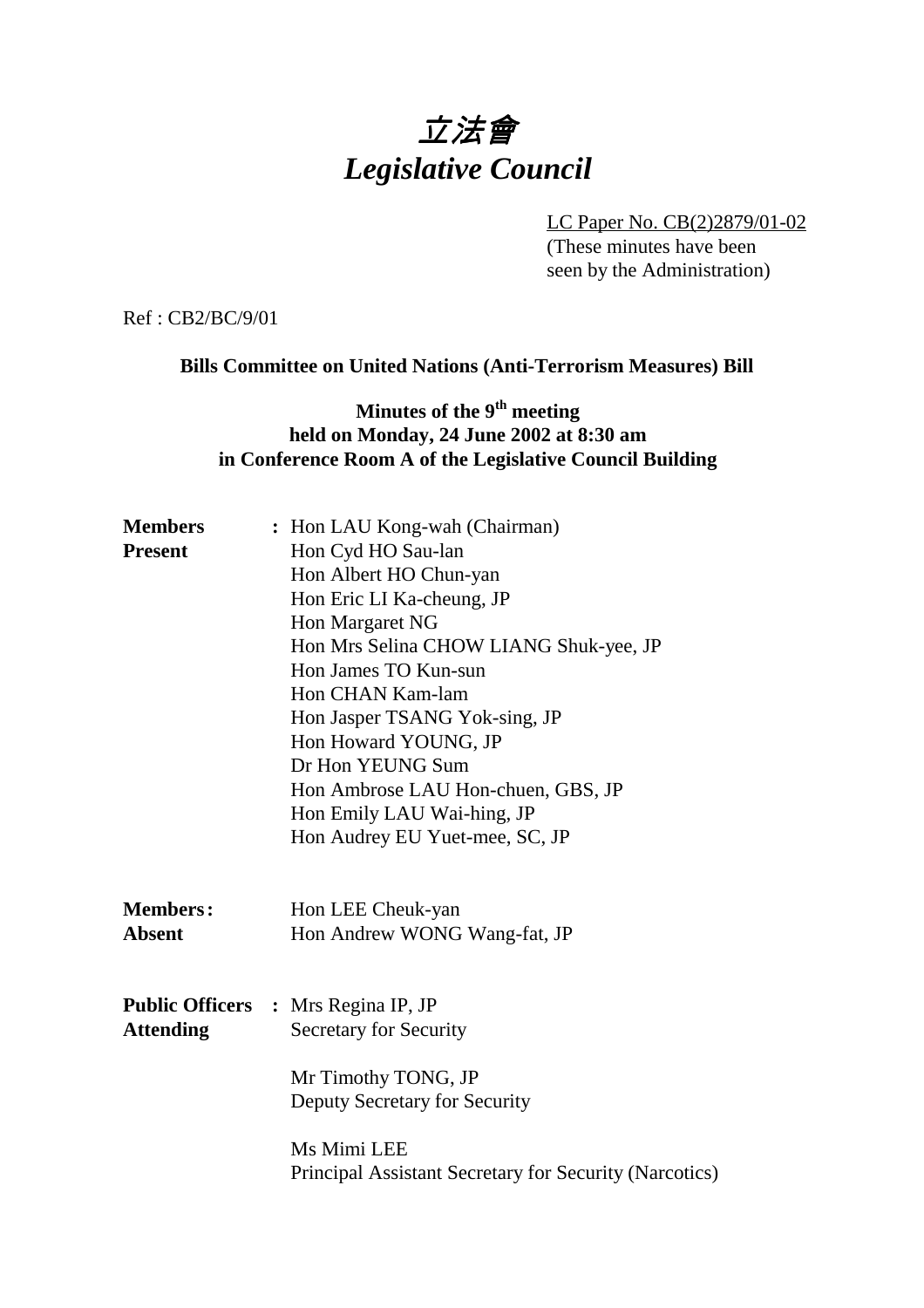|                                      | $-2$ -                                                                                                                            |
|--------------------------------------|-----------------------------------------------------------------------------------------------------------------------------------|
|                                      | Mr Johann WONG<br><b>Principal Assistant Secretary for Security</b>                                                               |
|                                      | Ms Judy Maguire<br><b>Consultant (Narcotics)</b>                                                                                  |
|                                      | Mrs Wendy CHOI<br><b>Assistant Secretary for Security</b>                                                                         |
|                                      | Mr Geoffrey Fox<br>Senior Assistant Law Draftsman                                                                                 |
|                                      | Mr John Hunter<br><b>Deputy Principal Government Counsel</b><br><b>Treaties and Law Unit</b><br><b>International Law Division</b> |
|                                      | Mr Lawrence PENG<br><b>Senior Government Counsel</b><br><b>Law Drafting Division</b>                                              |
| <b>Clerk</b> in<br><b>Attendance</b> | : Ms Doris CHAN<br>Chief Assistant Secretary (2) 4                                                                                |
| <b>Staff in</b><br><b>Attendance</b> | : Ms Bernice WONG<br><b>Assistant Legal Adviser 1</b>                                                                             |
|                                      | Miss Mary SO<br>Senior Assistant Secretary (2) 8                                                                                  |
|                                      | <b>Ms Janet SHUM</b><br>Senior Assistant Secretary (2) 9                                                                          |
|                                      |                                                                                                                                   |

**I. Confirmation of minutes of meetings held on 17 May and 3 June 2002** (LC Paper Nos. CB(2)2322/01-02 and CB(2)2323/01-02)

The minutes were confirmed.

## **II. Meeting with the Administration**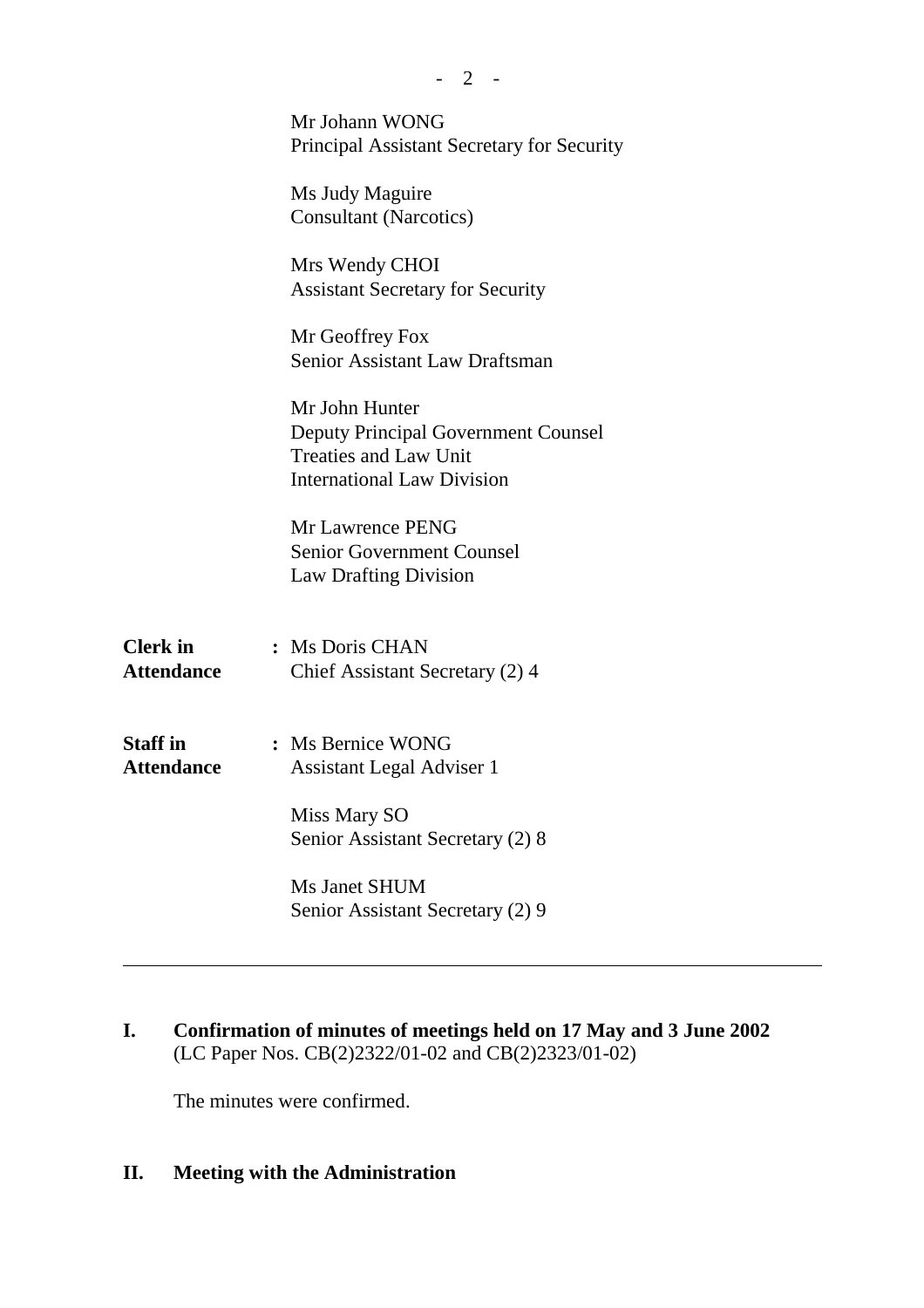2. The Bills Committee deliberated (Index of proceedings at the **Annex**).

3. The Bills Committee continued clause-by-clause examination of the Bill, taking into account the updated draft Committee Stage amendments (CSAs) to be moved by the Administration tabled at the meeting (LC Paper No. CB(2)2389/01- 02(01)).

4. In light of the views expressed by members on the proposed CSAs, the Administration agreed to provide/consider the following -

- (a) To provide a written explanation of "precursors" and the criteria adopted by the Customs and Excise Department in identifying which goods, that could be used for both military and non-military purposes, were to be confiscated;
- (b) To re-draft clause 4A(5)(b) to remove references to the Secretary for Justice or to amend the subclause to the effect that the Chief Executive "shall" direct the Secretary for Justice;
- (c) To make technical amendment to clause 4A(7) in relation to the words "either" "or";
- (d) To reconsider whether it was possible to further shorten the length of the expiry period for the specifications made under clause 4A(8);
- (e) To reconsider the wording of clause 5(1) so as to clarify the circumstances under which the Secretary for Security would grant a licence;
- (f) To address members' concerns as regards the imbalance between clause 5(1) which specified the power of the Secretary in the freezing of funds and clause 16A(2)(c) which specified that "serious default" had to be proved for claim for compensation in the revision of draft CSAs;
- (g) To respond to the main points and suggested draft amendments in the submission by JUSTICE, in particular, those relating to clauses 6(1), 7 and 11; and
- (h) To provide a table showing the Administration's responses to the views and suggestions made by members at previous meetings.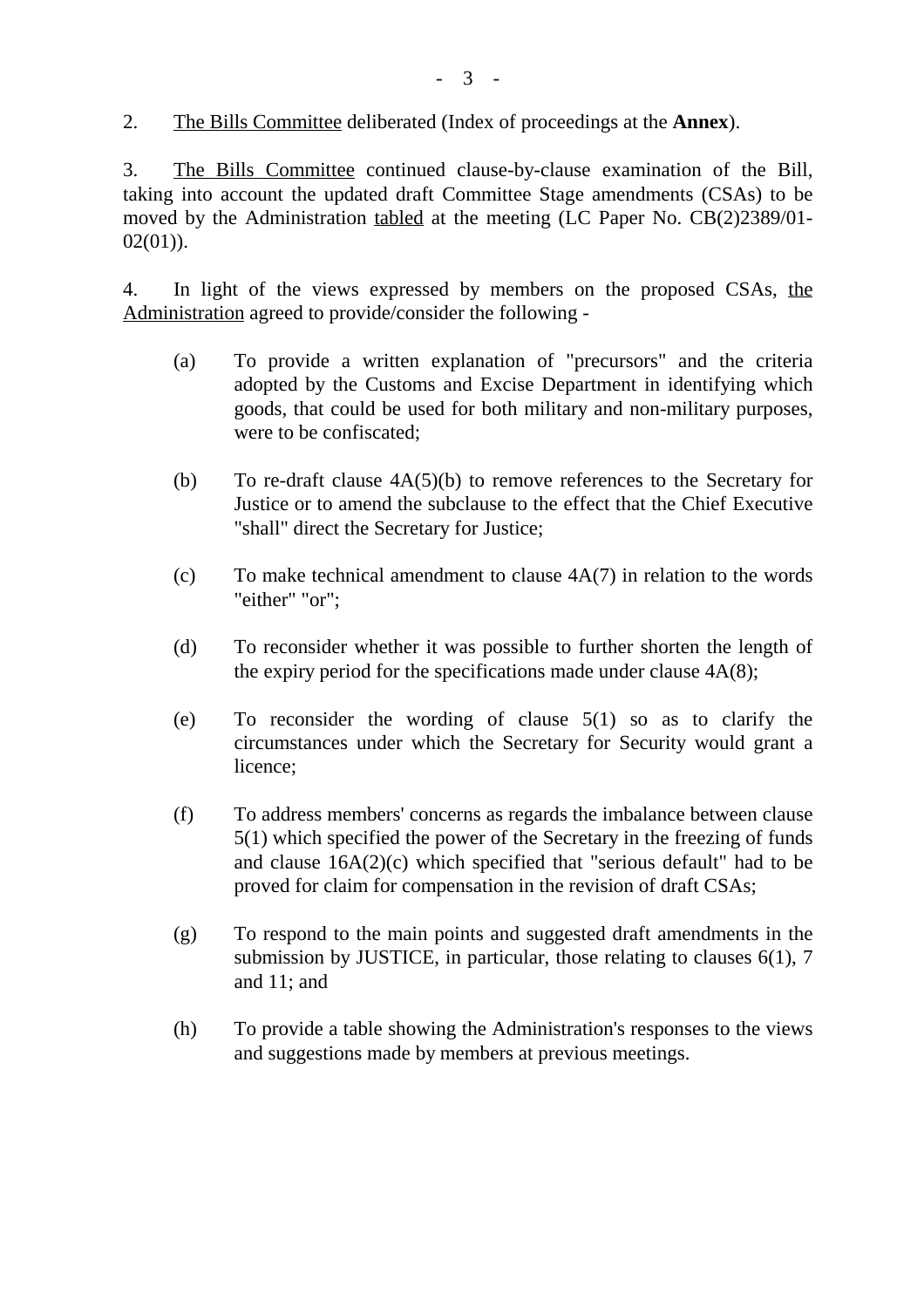## **III. Date of next meeting**

5. Members noted that the next meeting was scheduled for Tuesday, 25 June 2002 at 8:30 am.

6. There being no other business, the meeting ended at 1:00 pm.

Council Business Division 2 Legislative Council Secretariat 7 October 2002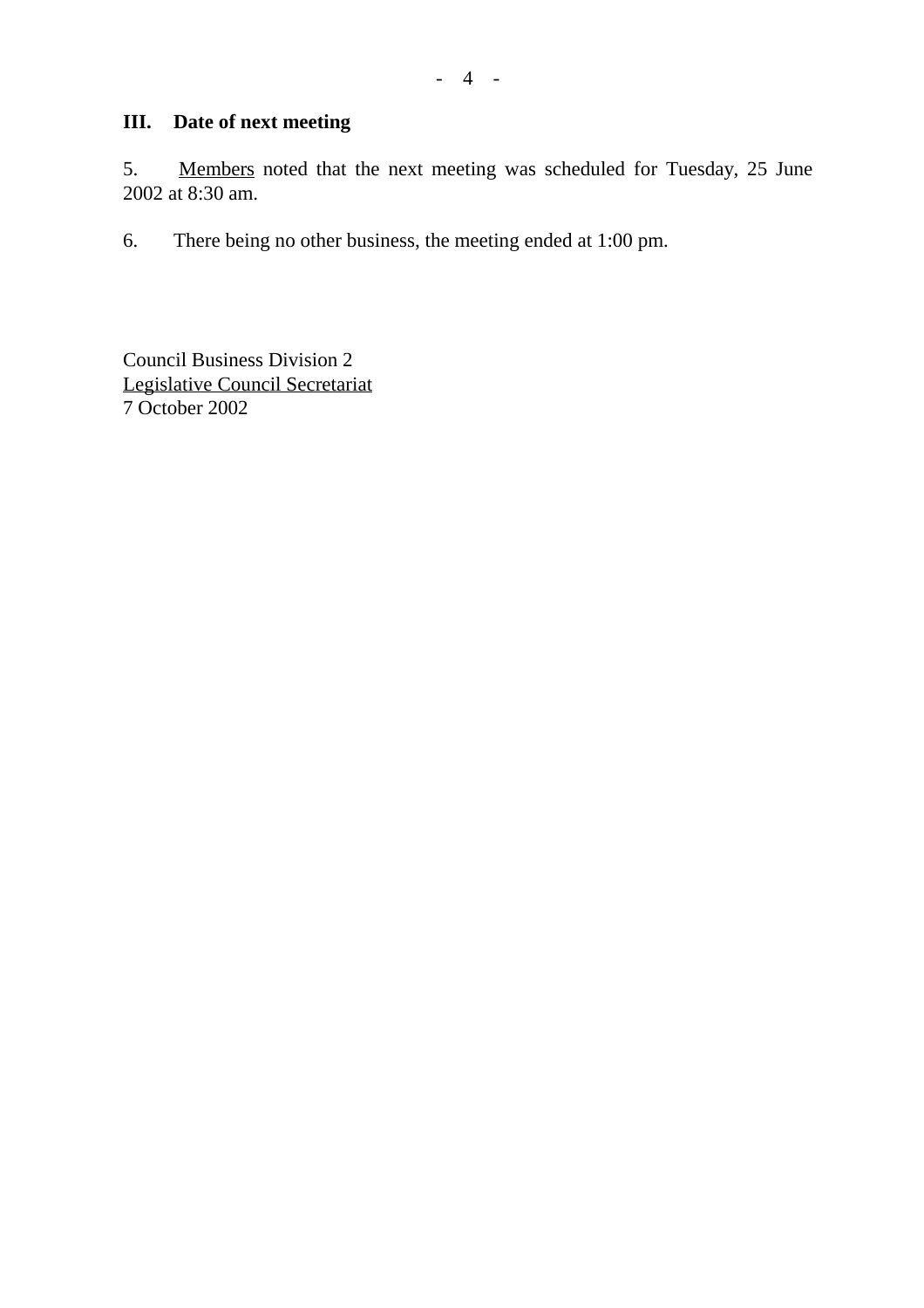#### **Bills Committee on United Nations (Anti-Terrorism Measures) Bill Meeting on Monday, 24 June 2002 at 8:30 am in Conference Room A of the Legislative Council Building**

| <b>Time</b>       | <b>Speaker</b>                              | Subject(s)                                                                                                                                       | <b>Action</b><br><b>Required</b>           |
|-------------------|---------------------------------------------|--------------------------------------------------------------------------------------------------------------------------------------------------|--------------------------------------------|
| 000000 - 000237   | Chairman                                    | Way Forward                                                                                                                                      |                                            |
| 000237 - 000322   | Ms Emily LAU                                | Ditto                                                                                                                                            |                                            |
| 000322 - 000410   | Administration                              | Ditto                                                                                                                                            |                                            |
| 000410 - 000436   | Chairman                                    | Ditto                                                                                                                                            |                                            |
| 000436 - 000443   | Ms Emily LAU                                | Ditto                                                                                                                                            |                                            |
| 000443 - 000454   | Administration                              | Ditto                                                                                                                                            |                                            |
| 000454 - 000510   | Ms Emily LAU                                | Ditto                                                                                                                                            |                                            |
| 000510 - 000558   | Chairman                                    | Ditto                                                                                                                                            |                                            |
| 000558 - 000745   | Miss Margaret NG                            | Ditto                                                                                                                                            |                                            |
| 000745 - 000824   | Chairman                                    | Ditto                                                                                                                                            |                                            |
| 000824 - 000845   | Miss Margaret NG                            | Ditto                                                                                                                                            |                                            |
| 000845 - 000929   | Chairman                                    | Ditto                                                                                                                                            |                                            |
| 000929 - 001226   | Administration                              | CSAs to clause 2 to delete the definition of<br>"property" and to amend the definition of<br>"terrorist act"                                     |                                            |
| 001226 - 001926   | Miss Margaret NG                            | Alternative draft amendment to definition of<br>"terrorist act" proposed by JUSTICE                                                              |                                            |
| 001926 - 002042   | Administration                              | Ditto                                                                                                                                            |                                            |
| 002042 - 002118   | Chairman                                    | Ditto                                                                                                                                            |                                            |
| 002118 - 002152   | Miss Margaret NG                            | Ditto                                                                                                                                            |                                            |
| 002152 - 002205   | Chairman                                    | Ditto                                                                                                                                            |                                            |
| 002205 - 002249   | Ms Emily LAU                                | Ditto                                                                                                                                            |                                            |
| 002249 - 002329   | Administration                              | The Administration would provide a table<br>showing its responses to views<br>and<br>suggestions made by the deputations in their<br>submissions | Adm to<br>provide a<br>written<br>response |
| 002329 - 002354   | Ms Emily LAU                                | Ditto                                                                                                                                            |                                            |
| 002354 - 002418   | Chairman                                    | Ditto                                                                                                                                            |                                            |
| 002418 - 002512   | Ms Emily LAU                                | Ditto                                                                                                                                            |                                            |
| 002512 - 002520   | Chairman                                    | Ditto                                                                                                                                            |                                            |
| 002520 - 002557   | Miss Margaret NG                            | Ditto                                                                                                                                            |                                            |
| 002557 - 002707   | Chairman, Miss Margaret NG, Ms<br>Emily LAU | Ditto                                                                                                                                            |                                            |
| 002707 - 002904   | Miss Margaret NG                            | JUSTICE's proposal to add a new clause to<br>protect legal professional privilege                                                                |                                            |
| 002904 - 002953   | Administration                              | Ditto                                                                                                                                            |                                            |
| 002953 - 003014   | Miss Margaret NG                            | Ditto                                                                                                                                            |                                            |
| 003014 - 003046   | Chairman                                    | Ditto                                                                                                                                            |                                            |
| 003046 - 003605   | Administration                              | CSAs to clause 4(6) and new clause 4A                                                                                                            |                                            |
| 003605 - 004008   | Miss Margaret NG                            | Ditto                                                                                                                                            |                                            |
| $004008 - 004124$ | Administration                              | Ditto                                                                                                                                            |                                            |
| 004124 - 004155   | Miss Margaret NG                            | Ditto                                                                                                                                            |                                            |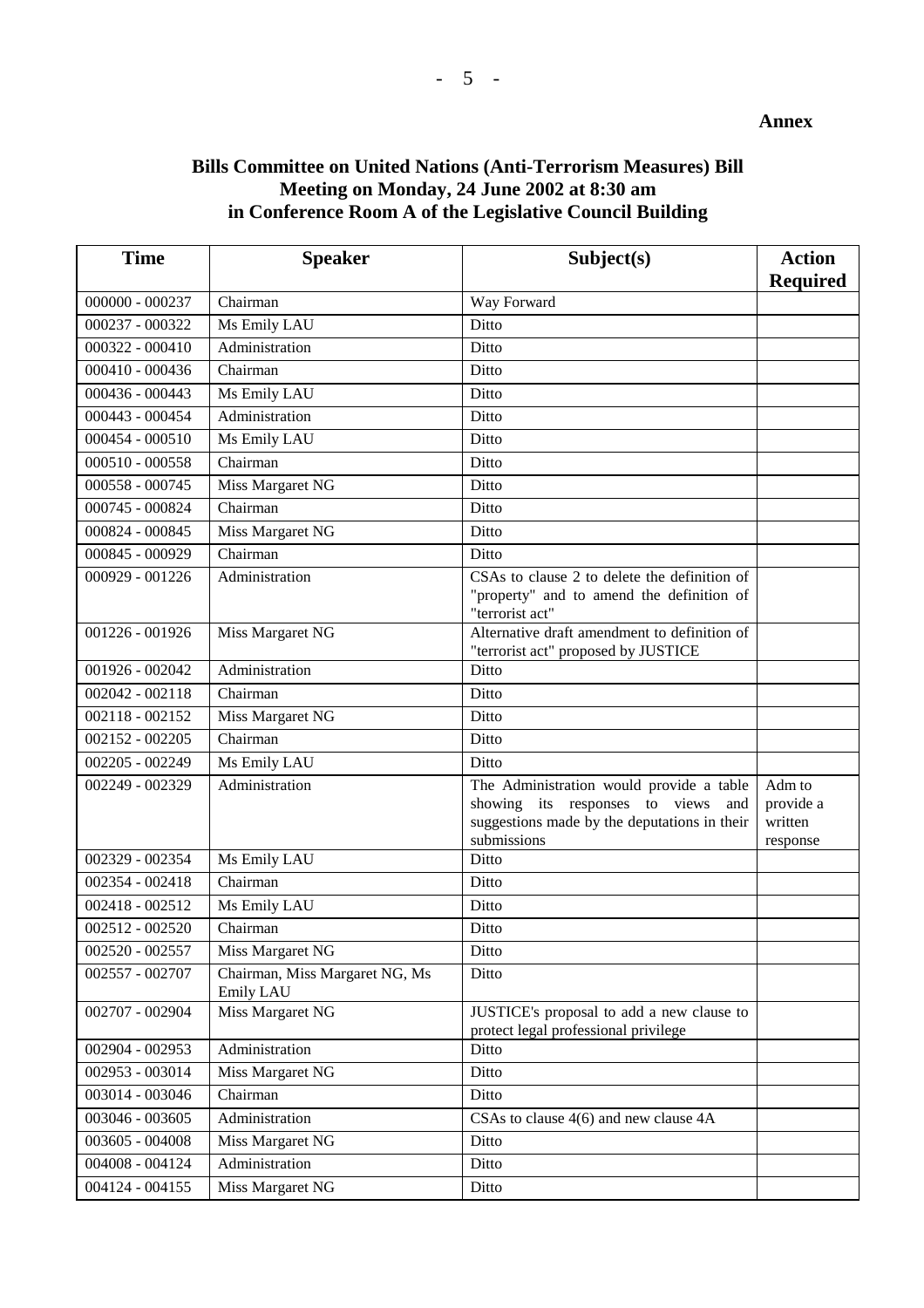| 004155 - 004207   | Administration   | Ditto                                                                                                                                                                        |                                            |
|-------------------|------------------|------------------------------------------------------------------------------------------------------------------------------------------------------------------------------|--------------------------------------------|
| 004207 - 004347   | Miss Margaret NG | Ditto                                                                                                                                                                        |                                            |
| 004347 - 004431   | Administration   | Ditto                                                                                                                                                                        |                                            |
| 004431 - 004602   | Ms Emily LAU     | Ditto                                                                                                                                                                        |                                            |
| 004602 - 004746   | Administration   | Ditto                                                                                                                                                                        |                                            |
| 004746 - 004822   | Ms Emily LAU     | Ditto                                                                                                                                                                        |                                            |
| 004822 - 004858   | Administration   | Ditto                                                                                                                                                                        |                                            |
| 004858 - 004934   | Ms Emily LAU     | Ditto                                                                                                                                                                        |                                            |
| 004934 - 005034   | Administration   | Ditto                                                                                                                                                                        |                                            |
| $005034 - 005041$ | Chairman         | Ditto                                                                                                                                                                        |                                            |
| 005041 - 005106   | Ms Emily LAU     | Ditto                                                                                                                                                                        |                                            |
| 005106 - 005128   | Administration   | Ditto                                                                                                                                                                        |                                            |
| 005128 - 005315   | Ms Audrey EU     | Whether clause $4A(6)$ was necessary;<br>whether the Mainland had implemented<br>UNSCR 1373; and clarification of the<br>meaning of "precursors" as specified in<br>clause 2 |                                            |
| 005315 - 005349   | Chairman         | Ditto                                                                                                                                                                        |                                            |
| 005349 - 005549   | Administration   | Ditto                                                                                                                                                                        |                                            |
| $005549 - 005651$ | Ms Audrey EU     | Ditto                                                                                                                                                                        |                                            |
| $005651 - 005716$ | Administration   | Ditto                                                                                                                                                                        |                                            |
| 005716 - 005741   | Ms Audrey EU     | Ditto                                                                                                                                                                        |                                            |
| 005741 - 005835   | Administration   | Ditto                                                                                                                                                                        |                                            |
| 005835 - 005845   | Ms Audrey EU     | Ditto                                                                                                                                                                        |                                            |
| 005845 - 005953   | Administration   | Ditto                                                                                                                                                                        |                                            |
| 005953 - 010018   | Ms Audrey EU     | Ditto                                                                                                                                                                        |                                            |
| $010018 - 010113$ | Administration   | Ditto                                                                                                                                                                        |                                            |
| 010113 - 010153   | Ms Audrey EU     | Ditto                                                                                                                                                                        |                                            |
| 010153 - 010217   | Administration   | Ditto                                                                                                                                                                        |                                            |
| 010217 - 010239   | Ms Audrey EU     | Ditto                                                                                                                                                                        |                                            |
| 010239 - 010425   | Administration   | The Administration's proposed amendments                                                                                                                                     |                                            |
|                   |                  | to the definition of "weapons" in clause 2                                                                                                                                   |                                            |
| 010425 - 010634   | Ms Cyd HO        | Ditto                                                                                                                                                                        |                                            |
| 010634 - 010652   | Chairman         | Ditto                                                                                                                                                                        |                                            |
| 010652 - 010822   | Administration   | Ditto                                                                                                                                                                        | Adm to<br>provide a<br>written<br>response |
| 010822 - 011000   | Mr James TO      | Ditto                                                                                                                                                                        |                                            |
| 011000 - 011043   | Administration   | Ditto                                                                                                                                                                        |                                            |
| 011043 - 011143   | Ms Emily LAU     | Ditto                                                                                                                                                                        |                                            |
| 011143 - 011309   | Administration   | Ditto                                                                                                                                                                        |                                            |
| 011309 - 011406   | Mr James TO      | Ditto                                                                                                                                                                        |                                            |
| 011406 - 011452   | Administration   | Ditto                                                                                                                                                                        |                                            |
| $011452 - 011600$ | Mr James TO      | Ditto                                                                                                                                                                        |                                            |
| $011600 - 011619$ | Mr Jasper TSANG  | The Administration to clarify the procedure<br>as specified in clause $4A(5)$                                                                                                |                                            |
| 011619 - 011747   | Administration   | Ditto                                                                                                                                                                        |                                            |
| 011747 - 011808   | Mr James TO      | Ditto                                                                                                                                                                        |                                            |
| 011808 - 011839   | Administration   | Ditto                                                                                                                                                                        |                                            |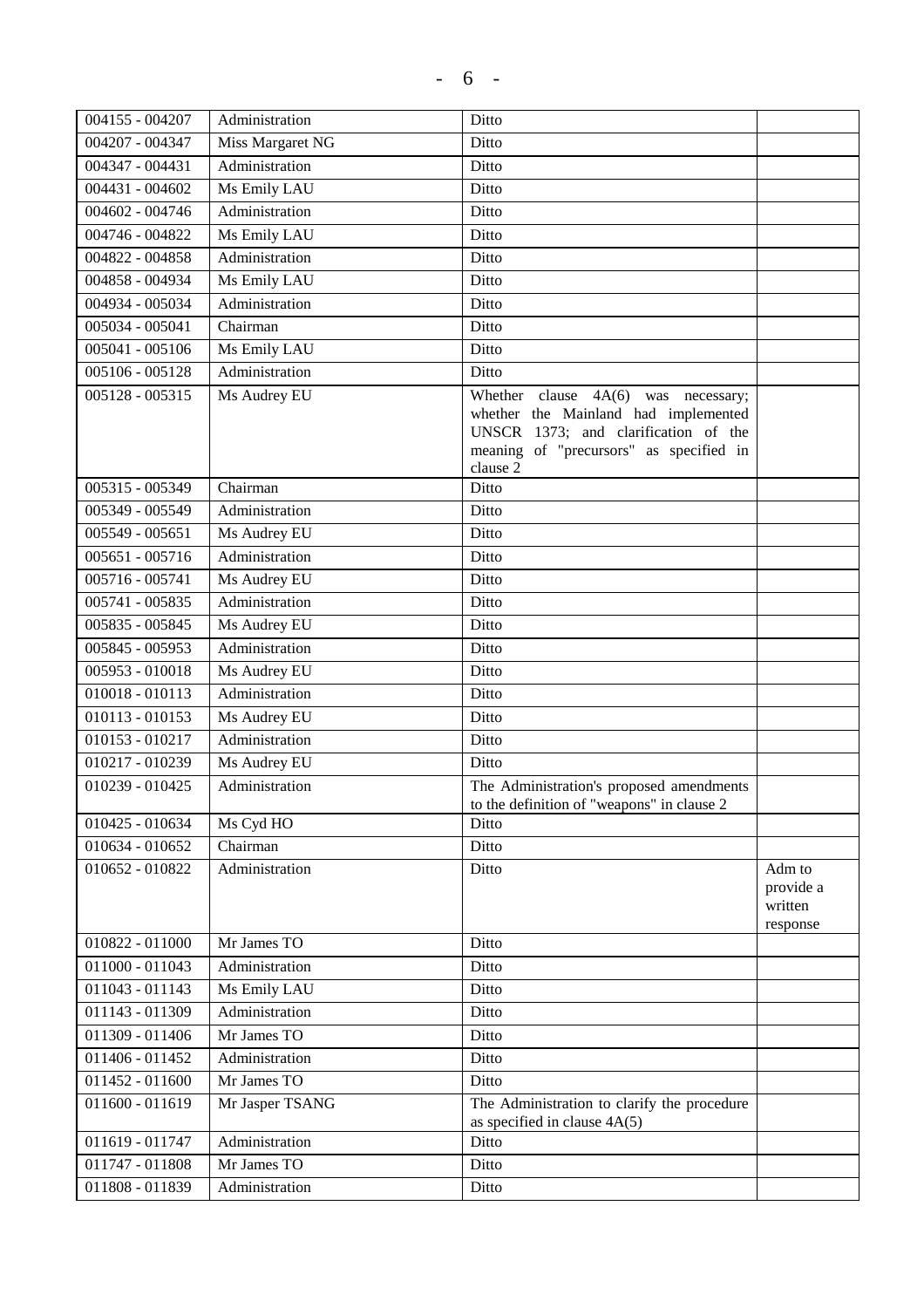| 011839 - 012015 | Mr Jasper TSANG  | Ditto                                          |  |
|-----------------|------------------|------------------------------------------------|--|
| 012015 - 012120 | Administration   | Ditto                                          |  |
| 012120 - 012211 | Mr James TO      | Ditto                                          |  |
| 012211 - 012346 | Administration   | Ditto                                          |  |
| 012346 - 012401 | Mr James TO      | Ditto                                          |  |
| 012401 - 012429 | Administration   | Ditto                                          |  |
| 012429 - 012510 | Mr James TO      | Ditto                                          |  |
| 012510 - 012540 | Administration   | Ditto                                          |  |
| 012540 - 012821 | Miss Margaret NG | Ditto                                          |  |
| 012821 - 012909 | Administration   | Ditto                                          |  |
| 012909 - 012932 | Miss Margaret NG | Ditto                                          |  |
| 012932 - 012947 | Ms Emily LAU     | Ditto                                          |  |
| 012947 - 013005 | Administration   | Ditto                                          |  |
| 013005 - 013106 | Ms Emily LAU     | Ditto                                          |  |
| 013106 - 013357 | Administration   | Ditto                                          |  |
| 013357 - 013428 | Ms Emily LAU     | Ditto                                          |  |
| 013428 - 013528 | Administration   | Ditto                                          |  |
| 013528 - 013601 | Mr James TO      | Ditto                                          |  |
| 013601 - 013623 | Ms Emily LAU     | Ditto                                          |  |
| 013623 - 013634 | Mr James TO      | Ditto                                          |  |
| 013634 - 013657 | Chairman         | Ditto                                          |  |
| 013657 - 013907 | Mr James TO      | Definition of "authorized officer" in clause 2 |  |
| 013907 - 013917 | Administration   | Ditto                                          |  |
| 013917 - 014024 | Chairman         | Ditto                                          |  |
| 014024 - 014042 | Administration   | Ditto                                          |  |
| 014042 - 014229 | Miss Margaret NG | Ditto                                          |  |
| 014229 - 014422 | Administration   | Amendment to clause $5(3)$ to provide that     |  |
|                 |                  | the notices issued by the Secretary for        |  |
|                 |                  | Security would expire after two years          |  |
| 014422 - 014545 | Miss Margaret NG | Ditto                                          |  |
| 014545 - 014837 | Administration   | Ditto                                          |  |
| 014837 - 015128 | Miss Margaret NG | Ditto                                          |  |
| 015128 - 015207 | Administration   | Ditto                                          |  |
| 015207 - 015233 | Miss Margaret NG | Ditto                                          |  |
| 015233 - 015519 | Ms Audrey EU     | Provision to be made for releasing funds for   |  |
|                 |                  | legitimate uses, such as paying staff wages.   |  |
|                 |                  | Requested the Administration to consider       |  |
|                 |                  | the imbalance between clause $5(1)$ and        |  |
|                 |                  | clause $16A(2)(c)$ .                           |  |
| 015519 - 015608 | Administration   | Ditto                                          |  |
| 015608 - 015647 | Chairman         | Ditto                                          |  |
| 015647 - 015657 | Administration   | Ditto                                          |  |
| 015657 - 015841 | Ms Audrey EU     | Ditto                                          |  |
| 015841 - 015948 | Administration   | Ditto                                          |  |
| 015948 - 020037 | Ms Audrey EU     | Ditto                                          |  |
| 020037 - 020321 | Administration   | Ditto                                          |  |
| 020321 - 020642 | Mr James TO      | Ditto                                          |  |

020642 - 020939 Administration Ditto 020939 - 021030 Mr James TO Ditto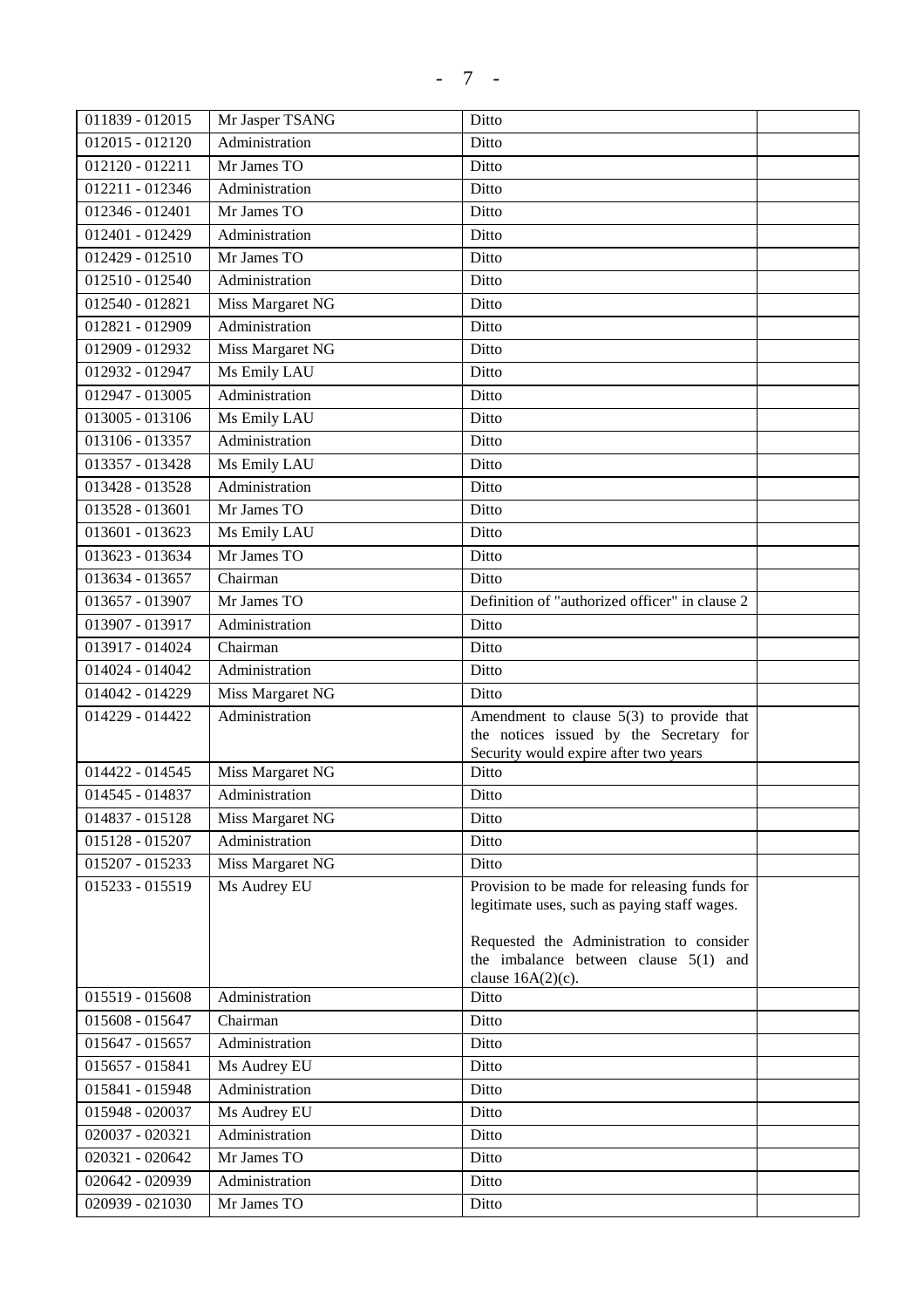| 021030 - 021331              | Miss Margaret NG | Ditto                                                                                                                                                    |                                            |
|------------------------------|------------------|----------------------------------------------------------------------------------------------------------------------------------------------------------|--------------------------------------------|
| 021331 - 021447              | Administration   | Ditto                                                                                                                                                    |                                            |
| 021447 - 021704              | Miss Margaret NG | Ditto                                                                                                                                                    |                                            |
| 021704 - 021717              | Administration   | Ditto                                                                                                                                                    |                                            |
| 021717 - 021733              | Miss Margaret NG | Ditto                                                                                                                                                    |                                            |
| 021733 - 021816              | Administration   | Ditto                                                                                                                                                    |                                            |
| 021816 - 021823              | Chairman         | Ditto                                                                                                                                                    |                                            |
| $\overline{021823} - 023159$ | <b>Break</b>     | Ditto                                                                                                                                                    |                                            |
| 023159 - 023333              | Chairman         | Deadline for giving of notice of CSAs                                                                                                                    |                                            |
| $023333 - 023435$            | Miss Margaret NG | Ditto                                                                                                                                                    |                                            |
| 023435 - 023553              | Ms Cyd HO        | Ditto                                                                                                                                                    |                                            |
| 023553 - 023646              | Chairman         | Ditto                                                                                                                                                    |                                            |
| 023646 - 024115              | Administration   | Clause 5 - freezing of funds                                                                                                                             |                                            |
| 024115 - 024432              | Mr Albert HO     | New clause 16A                                                                                                                                           |                                            |
| 024432 - 024529              | Administration   | Ditto                                                                                                                                                    |                                            |
| 024529 - 024634              | Dr YEUNG Sum     | Ditto                                                                                                                                                    |                                            |
| 024634 - 024837              | Ms Audrey EU     | The Administration to consider amendments<br>to clause 5 and to clarify whether the<br>provisions for the freezing of funds<br>contravened the Basic Law | Adm to<br>provide a<br>written<br>response |
| 024837 - 024908              | Administration   | Ditto                                                                                                                                                    |                                            |
| 024908 - 025053              | Ms Cyd HO        | Ditto                                                                                                                                                    |                                            |
| 025053 - 025520              | Miss Margaret NG | Ditto                                                                                                                                                    |                                            |
| 025520 - 025628              | Administration   | Ditto                                                                                                                                                    |                                            |
| 025628 - 025715              | Ms Emily LAU     | Ditto                                                                                                                                                    |                                            |
| 025715 - 025916              | Administration   | Ditto                                                                                                                                                    |                                            |
| 025916 - 025940              | Ms Emily LAU     | Ditto                                                                                                                                                    |                                            |
| 025940 - 030046              | Administration   | Ditto                                                                                                                                                    |                                            |
| 030046 - 030203              | Ms Emily LAU     | Ditto                                                                                                                                                    |                                            |
| 030203 - 030218              | Chairman         | Ditto                                                                                                                                                    |                                            |
| 030218 - 030514              | Miss Margaret NG | JUSTICE's proposed amendment to clause                                                                                                                   |                                            |
|                              |                  | 6(1)                                                                                                                                                     |                                            |
| 030514 - 030604              | Administration   | Ditto                                                                                                                                                    |                                            |
| 030604 - 030633              | Miss Margaret NG | Ditto                                                                                                                                                    |                                            |
| 030633 - 030642              | Administration   | Ditto                                                                                                                                                    |                                            |
| 030642 - 030725              | Miss Margaret NG | Ditto                                                                                                                                                    |                                            |
| 030725 - 030844              | Administration   | Ditto                                                                                                                                                    |                                            |
| 030844 - 031056              | Mr James TO      | Sought clarifications as regards the granting<br>of licence under clause $5(1)$                                                                          |                                            |
| 031056 - 031155              | Administration   | Ditto                                                                                                                                                    |                                            |
| 031155 - 031218              | Mr James TO      | Ditto                                                                                                                                                    |                                            |
| 031218 - 031334              | Administration   | Ditto                                                                                                                                                    |                                            |
| 031334 - 031421              | Mr James TO      | Ditto                                                                                                                                                    |                                            |
| 031421 - 031448              | Administration   | Ditto                                                                                                                                                    |                                            |
| 031448 - 031503              | Mr James TO      | Ditto                                                                                                                                                    |                                            |
| 031503 - 031526              | Administration   | Ditto                                                                                                                                                    |                                            |
| 031526 - 031727              | Miss Margaret NG | Ditto                                                                                                                                                    |                                            |
| 031727 - 031811              | Administration   | Ditto                                                                                                                                                    |                                            |
| 031811 - 031949              | Miss Margaret NG | JUSTICE's proposed draft clause 7                                                                                                                        |                                            |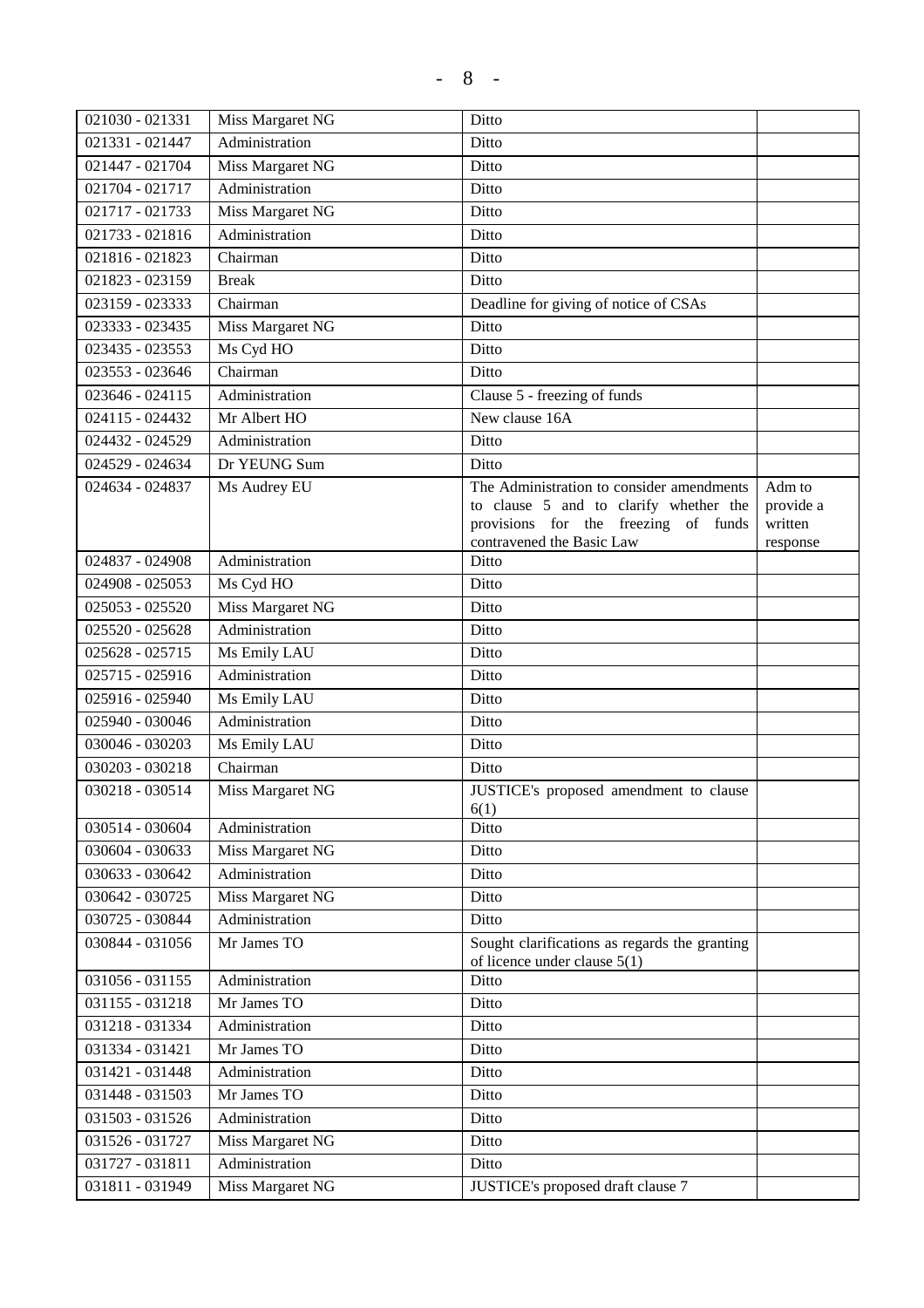| 031949 - 032011 | Administration   | Ditto                                                                                                       |  |
|-----------------|------------------|-------------------------------------------------------------------------------------------------------------|--|
| 032011 - 032050 | Miss Margaret NG | Ditto                                                                                                       |  |
| 032050 - 032152 | Mr James TO      | Ditto                                                                                                       |  |
| 032152 - 032159 | Administration   | Ditto                                                                                                       |  |
| 032159 - 032303 | Ms Cyd HO        | Ditto                                                                                                       |  |
| 032303 - 032350 | Mr James TO      | Ditto                                                                                                       |  |
| 032350 - 032355 | Administration   | Ditto                                                                                                       |  |
| 032355 - 032504 | Ms Emily LAU     | Definition and scope of "terrorist act" under                                                               |  |
|                 |                  | clause 2                                                                                                    |  |
| 032504 - 032626 | Administration   | Ditto                                                                                                       |  |
| 032626 - 032655 | Ms Emily LAU     | Ditto                                                                                                       |  |
| 032655 - 032748 | Miss Margaret NG | Ditto                                                                                                       |  |
| 032748 - 032805 | Chairman         | Ditto                                                                                                       |  |
| 032805 - 033048 | Administration   | CSAs to clause 9                                                                                            |  |
| 033048 - 033225 | Ms Cyd HO        | Ditto                                                                                                       |  |
| 033225 - 033437 | Administration   | Ditto                                                                                                       |  |
| 033437 - 033512 | Ms Cyd HO        | Ditto                                                                                                       |  |
| 033512 - 033605 | Administration   | Ditto                                                                                                       |  |
| 033605 - 033654 | Ms Cyd HO        | Ditto                                                                                                       |  |
| 033654 - 033704 | Chairman         | Ditto                                                                                                       |  |
| 033704 - 033729 | Ms Cyd HO        | Ditto                                                                                                       |  |
| 033729 - 033759 | Administration   | Ditto                                                                                                       |  |
| 033759 - 033815 | Ms Cyd HO        | Ditto                                                                                                       |  |
| 033815 - 034035 | Miss Margaret NG | Ditto                                                                                                       |  |
| 034035 - 034110 | Administration   | Ditto                                                                                                       |  |
| 034110 - 034120 | Chairman         | Ditto                                                                                                       |  |
| 034120 - 034206 | Ms Emily LAU     | The Administration to reconsider deleting<br>10<br>clause<br>suggested<br>as<br>by<br>many<br>organizations |  |
| 034206 - 034342 | Administration   | Ditto                                                                                                       |  |
| 034342 - 034522 | Ms Emily LAU     | Ditto                                                                                                       |  |
| 034522 - 034724 | Administration   | Ditto                                                                                                       |  |
| 034724 - 034810 | Ms Emily LAU     | Ditto                                                                                                       |  |
| 034810 - 034824 | Miss Margaret NG | Ditto                                                                                                       |  |
| 034824 - 034924 | Mr CHAN Kam-lam  | Ditto                                                                                                       |  |
| 034924 - 034946 | Administration   | Ditto                                                                                                       |  |
| 034946 - 035003 | Ms Emily LAU     | Ditto                                                                                                       |  |
| 035003 - 035110 | Administration   | Ditto                                                                                                       |  |
| 035110 - 035222 | Ms Cyd HO        | Ditto                                                                                                       |  |
| 035222 - 035332 | Administration   | Ditto                                                                                                       |  |

035332 - 035354 Chairman Ditto

035431 - 035729 Mr Eric LI Ditto 035729 - 035847 | Administration Ditto 035847 - 040412 | Miss Margaret NG | Ditto 040412 - 040458 Administration Ditto 040458 - 040723 Mr Eric LI Ditto 040723 - 040956 | Mrs Selina CHOW | Ditto 040956 - 041051 Administration Ditto

035354 - 035431 | Administration | CSAs to clause 11